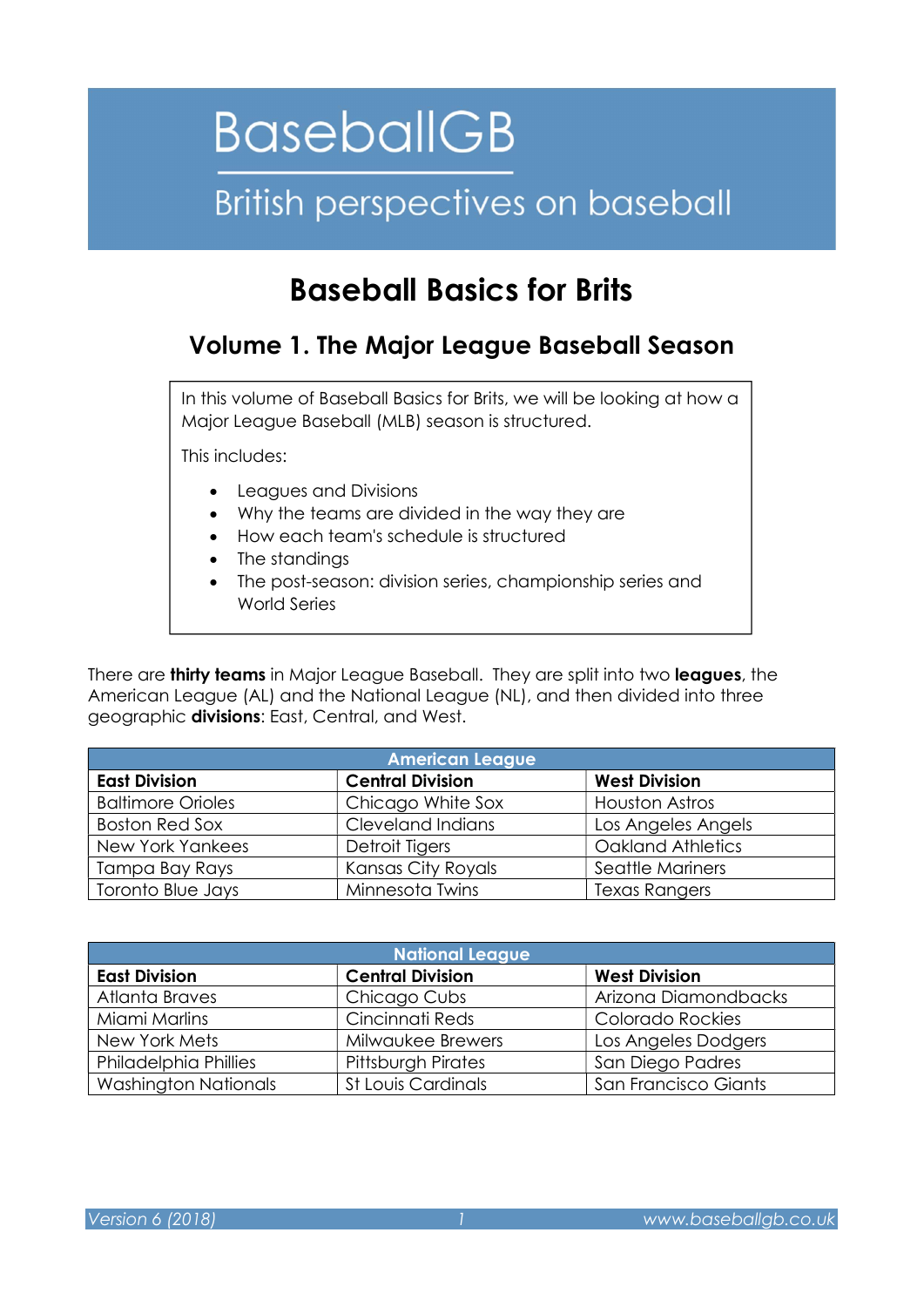#### Dividing the teams

Since the 2013 season there has be an equal 15 teams in both the American League (AL) and the National League (NL).

#### Promotion and relegation?

These leagues and divisions are not classifications in the promotion/relegation sense seen in most British sports. They do not denote different levels of competition: the thirty teams all play in the overall Major League.

There is no promotion or relegation from the Majors. A city only loses its Major League status when the franchise (a dirty word in Britain) is picked up and moved somewhere else. The most recent victims of this ordeal were the citizens of Montreal, whose team, the Expos, became the Washington Nationals in 2005.

The professional leagues below MLB are collectively known as the Minor Leagues and are made up of teams that are affiliated to each of the Major League franchises. In British sporting parlance, they could be described as 'feeder clubs'.

#### Why split the teams at all?

Well, let's start with the two leagues. The leagues are a legacy of the way in which professional baseball developed in North America.

They were initially two separate, rival competitions that over time came to fall under the overall umbrella of "Major League Baseball" (the National League is still often referred to as the **Senior circuit** as it preceded the American League). Each league is predominantly a competition in itself, although **interleague** games are played during the season.

The winners from the two leagues play each other in the **World Series**. The divisions are there essentially to reduce the amount of travel over the course of a season (i.e. you play against the teams closest to you more regularly than the rest).

#### Differences between the two leagues

Although they represent the same level of competition, there is a crucial difference between the two leagues.

In the American League, the pitcher does not have to bat and his place in the batting line-up is taken by a Designated Hitter (a 'DH') who does not have to field. Although there are a few pitchers who can hit, most are the baseball equivalent of a 'walking wicket'. Swapping out a weak-hitting pitcher for a big-swinging home-run hitter potentially makes for a much more formidable batting line-up in the AL compared to an NL line-up.

An NL manager also has to make more tactical decisions during the course of a game than an AL manager does. If an NL manager makes a pitching change, he has to take into consideration when that pitcher is next coming up to bat as he will generally have to take the pitcher out of the game at that point, to replace him with a stronger batter. An AL manager doesn't have to worry about such things.

#### Spring Training

Before the regular season gets under way, there is a pre-season period lasting approximately six weeks.

Known as **Spring Training**, baseball's preseason is more of an event than you will find in other sports. The thirty teams each have a Spring Training base in either Arizona or Florida, taking advantage of the glorious weather and allowing teams to play each other in pre-season friendly games without travelling halfway across America every few days. The pitchers and catchers report to Spring Training first, with the position players following a week or so later.

Pre-season games are played throughout March, although 2018 sees an earlier start with games being played in the final week of February. Predominantly these games are played between the Major League teams based in the local area as part of a league (the **Cactus League** in Arizona and the Grapefruit League in Florida), although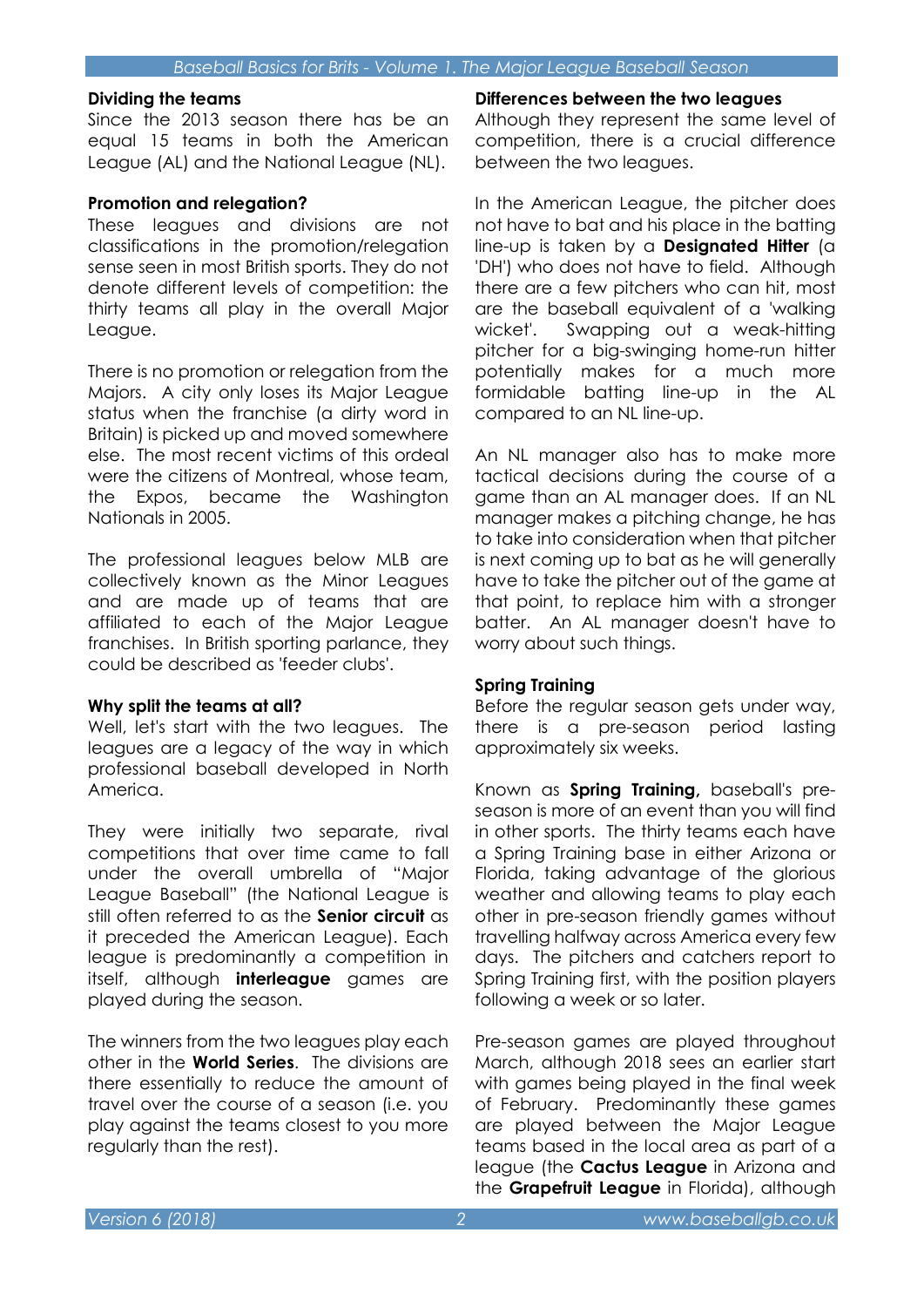occasionally teams play against local colleges and minor league teams. As in all sports, results at this time of year count for little and the emphasis is on players 'getting their work in', in preparation for the coming season.

Over the first half of March, the Major League regulars will be joined by younger players from their respective organization as well as fringe players hoping to earn a place on the Major League roster. As the regular season draws near, most of the younger players will be sent to their respective Minor League teams as the Major League players receive more playing time.

#### The regular season

The MLB regular season typically runs from the start of April to the end of September, although from the 2018 season things will begin a little earlier - at the end of March – to introduce a few more rest days during the season.

Over this period, each team will play 162 **games.** Once the season begins, teams play virtually every day, with a four-day break in July for the **All Star game**. Teams will generally play on six days out of seven, with Monday being the usual day off; however it is not uncommon for teams to play eighteen days in a row, enjoy one day off, and then go another fifteen days (or more) before taking another single day off. And that schedule doesn't include fitting in games that are postponed for one reason or another.

These games will often be made up by playing a **double-header**, where the teams play two games on the same day. This punishing schedule is a key feature of the MLB season.

#### The 162 game schedule

There isn't a simple structure to each team's fixture list, such as playing every other team a specific amount of times. Instead, teams play an unbalanced schedule constructed each year. The result is that two teams competing in the same division will not necessarily face the same opponents the same amount of times.

142 games of a team's schedule are played against teams from their own league. They will play 19 times against each of their division rivals (76 games) and then face each of the other 10 teams in the division either 6 or 7 times (totalling 66 games).

'Interleague' games – against teams from the other league - make up the remaining 20 games of each team's schedule.

Every team is paired with a rival team from the opposite league, which in some cases refers to a genuine local rivalry (e.g. New York Mets v New York Yankees) and in other cases is just simply putting two teams together with no real history behind it (e.g. San Diego Padres v Seattle Mariners) just to

> As an example, here is a breakdown of the Houston's 2018 regular season schedule:

AL West (HOU's own division) = 76 games in total (19 each against LA Angels, Oakland, Seattle and Texas)

AL East and Central (the other two divisions in HOU's league) = 66 games in total (7 each against Boston, Detroit, Kansas City, NY Yankees, Tampa Bay and Toronto. 6 each against Baltimore, Cleveland, Minnesota and Chicago White Sox).

**Interleague** =  $20$  games in total  $(4)$ against their 'rival' team Arizona, 16 against their matched division - the NL East in 2017 – comprising 4 against Atlanta then 3 each against Miami, NY Mets, Philadelphia and Washington)

fit the structure. The 'rivals' will play 4 games against each other at the end of June, 2 games at one of the home ballparks followed by 2 at the other.

The other 16 interleague games will change on a yearly basis as each division is paired with another division from the other league on a three-year rotating basis. In 2018, the divisions will match up against their equivalent in the other league (AL East and NL East etc). A team will play 4 games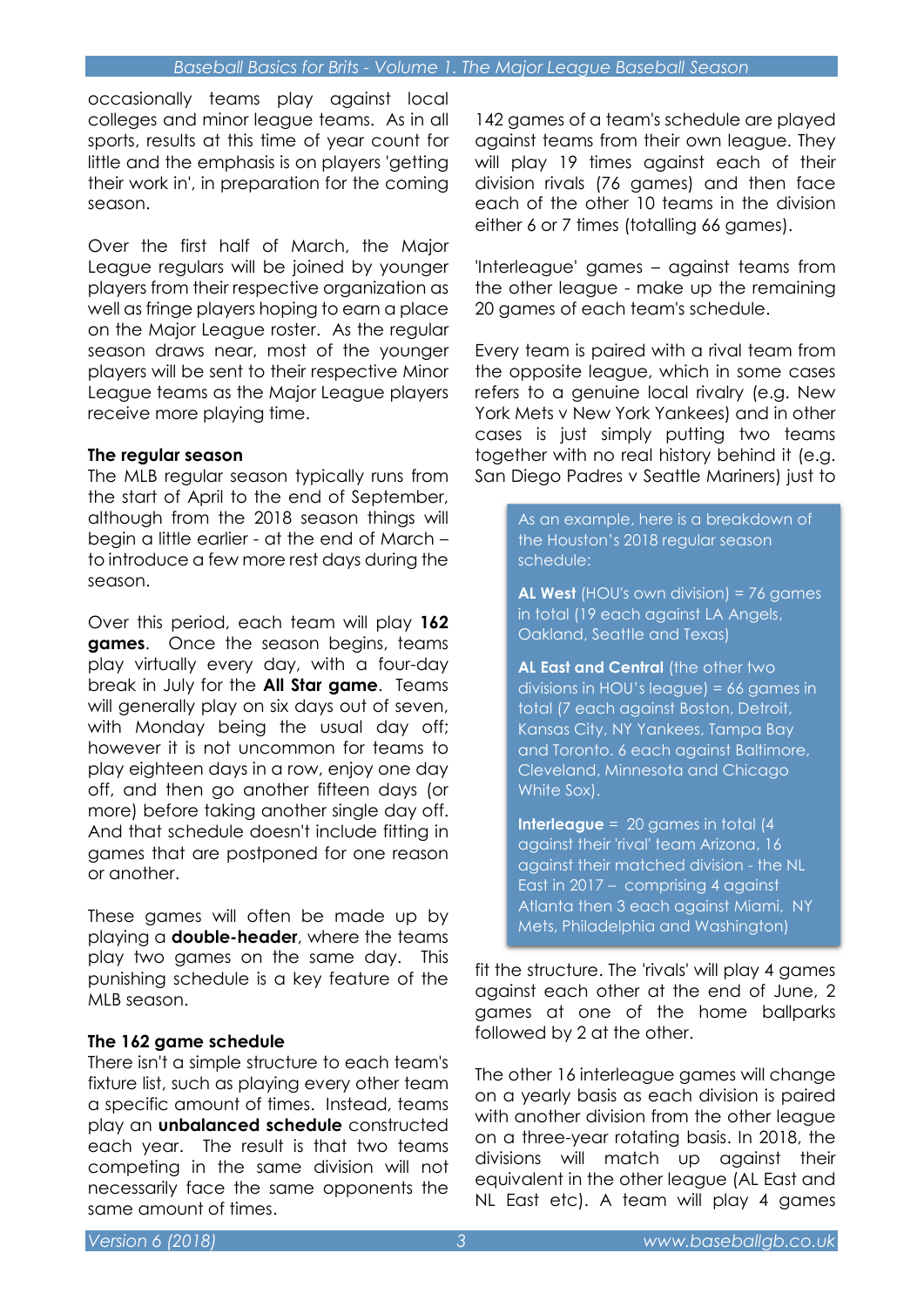against one of the teams from their matched division and 3 games against the remaining four teams from that division.

#### Split into series

It would be impossible for teams to fly to a new city every day; therefore teams do not just play single games against each other. Instead, they will play a series of games, normally consisting of three.

For example, the L.A. Dodgers might play in San Diego on Tuesday, Wednesday and Thursday and then play a three-game series in San Francisco over Friday, Saturday and Sunday.

As the season is such a long haul, this is a good way for a team to break their schedule down. You go into a three-game series hoping to win it (two games to one) and if you win the first two games then you aim for the 3-0 **sweep**. Supporters can be seen waving brooms in the air if a series 'sweep' is on the cards.

#### Day and night

There is a healthy mix of day and night games, naturally with weekday fixtures often being played under floodlights and weekend games often beginning at around 13.00 local time. Some day games are played during the week though, particularly on a Thursday as at least one of the teams, if not both, will have to catch a flight later that day to play in another city on Friday. Thursday is sometimes referred to as the 'get-away day' as a result.

Due to the time difference, day games in the States take place during the evening in British time, while the night games are in the early hours of the morning.

#### Home stands and road trips

Teams are normally either playing a home stand or they are on a road trip, they do not move from a home series to an away series and back again on a consistent basis. The length of the home stand/road trip at any time is simply determined by how each team's schedule pans out. A team can be scheduled to play fifteen games on the

road and then play nine in a row at their home park, followed by six on the road and then six at home etc.

#### Three points for a win?

Teams don't play for points in MLB. The standings in each division are determined by the **win-loss record** of each of the teams. The team with the best record in the division naturally leads the way, with the other teams listed in descending order based on how many games behind/back they are from the leader.

Let's look at an example. Figure one shows the state of the NL Central on 10 September 2015. You will notice that the percentages are written as numbers with three decimal points: a common practice in baseball.

You'll also notice that there are three teams out on front, with Milwaukee and Cincinnati a long way off the pace and already resigned to a play-off free year.

|                                     | <b>Wins</b> | Losses | Winning<br>% | <b>Games</b><br>behind |  |
|-------------------------------------|-------------|--------|--------------|------------------------|--|
| St Louis                            | 88          | 52     | .629         |                        |  |
| Pittsburgh                          | 83          | 56     | .597         | 4.5                    |  |
| Chicago                             | 80          | 58     | .580         | 7.0                    |  |
| Milwaukee                           | 62          | 78     | .443         | 26.0                   |  |
| Cincinnati                          | 58          | 81     | .417         | 29.5                   |  |
| Figure 1 - NL Central, 10 Sept 2015 |             |        |              |                        |  |

St Louis lead the way and the third-placed Chicago Cubs are listed as being 7 games behind them (games behind is always calculated against the league leader, not otherwise against the team immediately ahead in the standings, 4<sup>th</sup> to 3<sup>rd</sup> etc). A quick glance at the win totals would make you think it should be 8 games, as St Louis has won 88 to Chicago's 80; however, the games behind figure takes into account the number of games each team has played.

St Louis has played 140 games, whilst Chicago has played 138. The difference between the teams in wins is eight (88-80), the difference in losses is six (Chicago has lost 58 to St Louis's 52). Add the two figures together  $(8+6 = 14)$  then divide by two and you get 7.0.

The team in second, Pittsburgh, are 4.5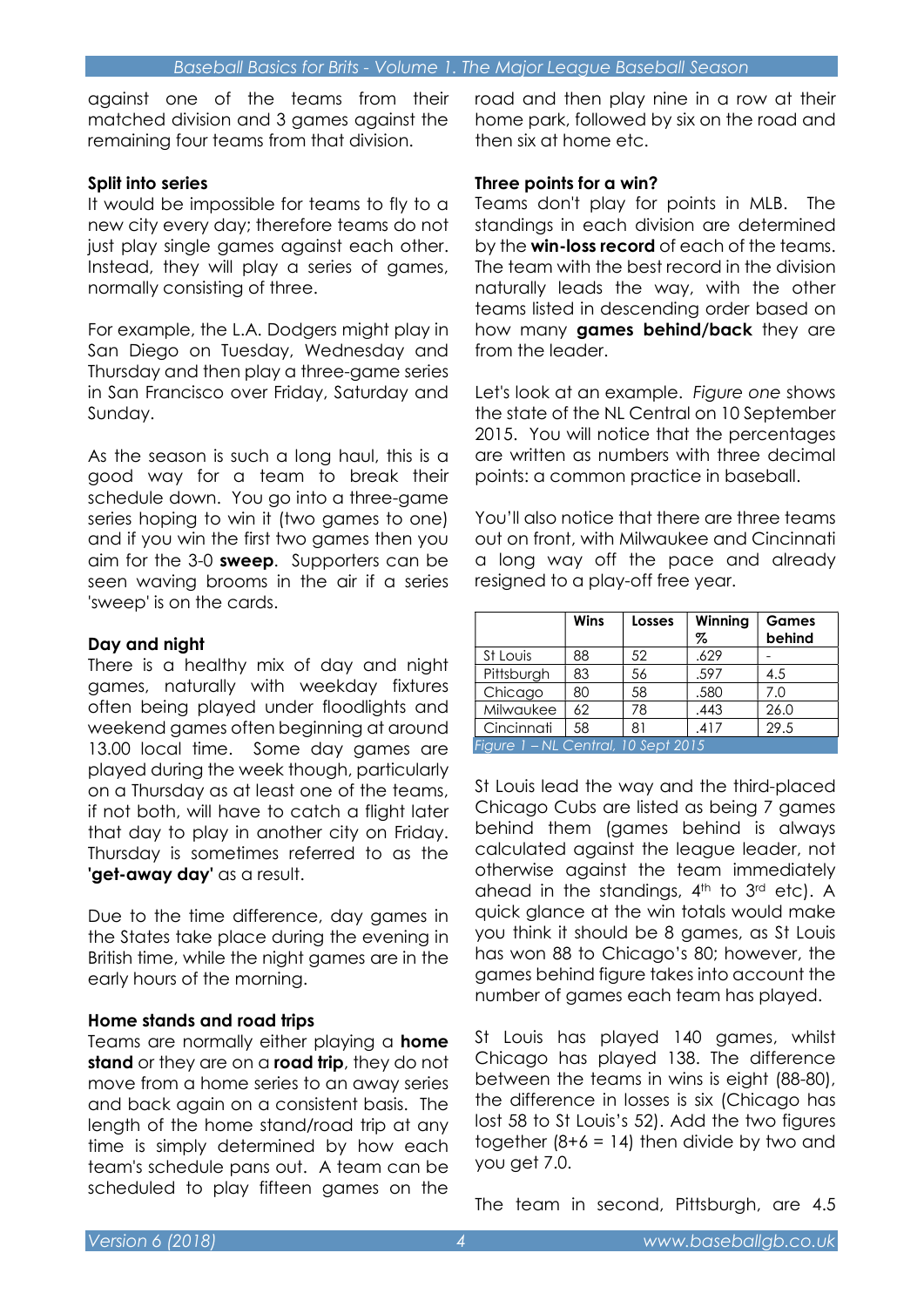games behind St Louis.

The .5, or half a game, comes about when the trailing team has played an odd number of games more/less than the division leader. In this case, the difference in wins is 5, the difference in losses is 4, add together and divide by two and you get 4.5.

What does this mean in practice? Concentrating on St Louis and Pittsburgh, let's consider how the standings might look on the following day:

- If the two teams played each other, the team that won would either increase or decrease the gap by one whole game
- If they played against different opponents and either both won or both lost, the gap would stay the same.
- If both teams played against different opponents, one winning and one losing, the gap would increase or decrease by one whole game
- If only one of the teams played, the gap would increase or decrease by .5 depending on who was playing

and what the result was (e.g. if Pittsburgh played and won, they would decrease the gap to 4.0. If St Louis played and won, the gap would increase to 5.0).

As the season reaches its conclusion, some website standings will also show an Elimination number.

This relates to the pursuit of winning the division and the number goes down by one when either the team in question loses a game or when the division-leading team wins one.

When a team's elimination number hits zero it is impossible for them to win the. The second-placed team's elimination number also doubles as the division-leader's **magic** number. The magic number represents the number of games, a combination of wins by the division-leader and losses by the second-placed team, which the team needs to win the division.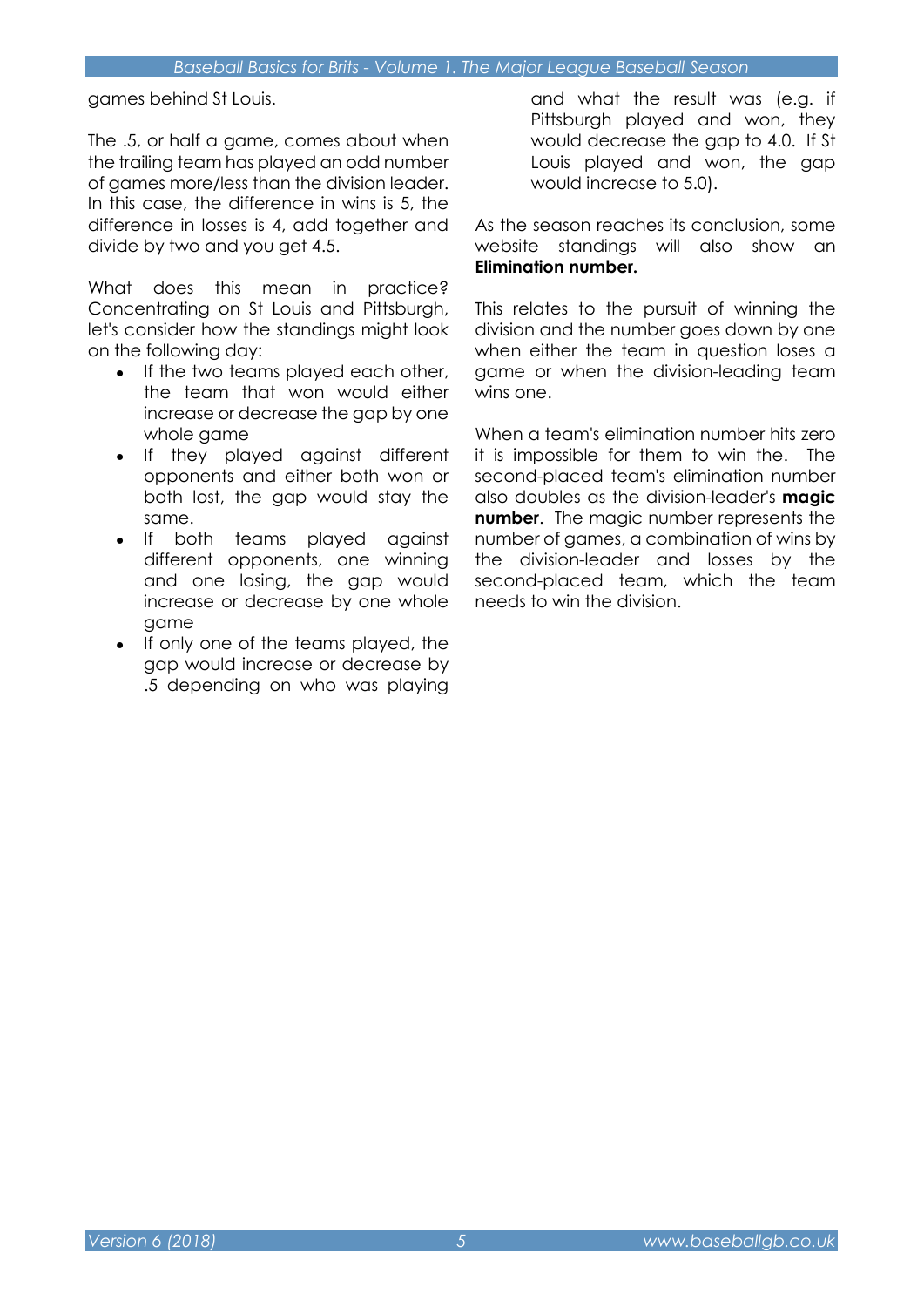#### The post-season (the 'Play-offs')

The post-season traditionally takes place during October and sometimes people will refer to the month as a way to talk about the play-offs (e.g. a team hoping that they will be 'playing in October').

#### Who qualifies?

Since the 2012 season, ten teams across the two leagues will qualify for the post-season each year.

In each league, the three division winners qualify automatically for the Division Series stage of the post-season. The two teams in the league that didn't win a division and have the next-best win-loss records play each other in a single Wild Card game, with the winner heading on to the Division Series.

If two teams are tied for one of these post-season qualification positions, they will play an extra game against each other to decide who goes through. That includes cases when the top two teams in a division finish with the same win-loss record and are both heading to the post-season. The difference between qualifying as a division winner (straight to the Division Series) and as a Wild Card (on to a single-game 'play-in' contest first) means that it's only fair that a tie is decided by a game between the respective teams. Such a game would take place on the day after the final day of the regular season.

There are four stages to the postseason: the Wild Card 'play-in', the Division series, the Championship Series, and the World Series. For the first three stages, the teams stay within their own league.

#### Wild Card 'play-in'

In each league, the two teams with the best win-loss record that didn't win a

division will face each other in a single game. The winner heads on to the Division Series, the loser sees their postseason end in one game. Such all-ornothing contests are rare in baseball. The Wild Card game in each league will take place two days after the regular season comes to an end.

#### Division series

Known as the ALDS or the NLDS (depending on the league), the division winner with the best record faces the wildcard winner, while the remaining two division winners meet in the other match-up.

Each compete in a best-of-five game series, or more accurately a first-tothree-wins series. The first two games will be played in one city, the next two in the other, and the final game being played back at the original venue if necessary.

#### Championship series

The two winning teams from the ALDS go through to the ALCS, with the two NLDS winners facing each other in the NLCS. The format now switches to bestof-seven (first to four), with two games played at one venue, three games played at the other, and then the final two played back at the original venue if necessary.

#### World Series

The **'Fall Classic'** is the climax to the season. The winner of the ALCS face the NLCS winner in the World Series to crown the 'World Champions'.

This follows the same format as the Championship series stage: best-ofseven, two at one venue, three at the other, final two at the original venue if necessary. 'Home field advantage', the team that would play four home games if the series went to seven games, goes to the team with the better regular season record. This was